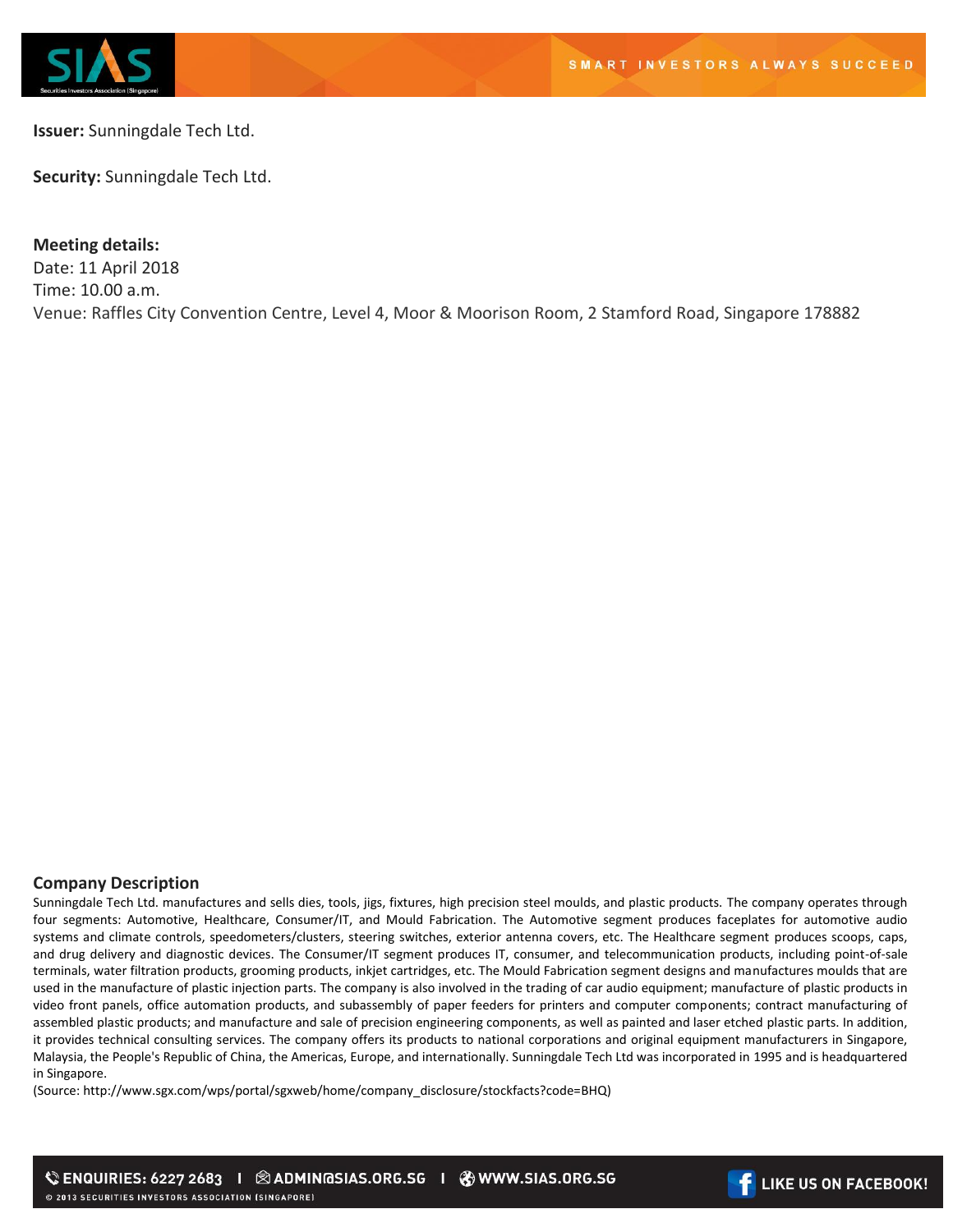

1. In the Chairman's Message, it was disclosed that the group's 20th manufacturing facility in Penang, Malaysia has been completed. Production will be ramped up at the new 15,000 square metre plant by the second half of 2018 as orders from key customers are received.

On the back of strengthening demand and a diversification of product mix, the group achieved record high revenue of \$724.5 million in FY2017.

- **(i) What is the average utilisation of the group's manufacturing facilities? How much more growth can the group's 20 manufacturing facilities support?**
- **(ii) Can management help shareholders better understand the opportunities of Industry 4.0? What are some of the examples where the group has successfully moved up the value chain?**
- **(iii) Can the board also elaborate further on the impact on the group of any potential trade wars, especially in the automotive segment?**
- 2. The group was affected by the foreign exchange movement in FY2017. In the Chairman's Message, it was disclosed that:

*"Foreign exchange volatility was our biggest headwind in 2017 as we were affected by the fluctuations of key currencies such as the US Dollar, Chinese Renminbi and Malaysian Ringgit. To mitigate this impact, we try to achieve a natural hedge in our operations. Additionally, we ensure that the terms and conditions of new project deals include foreign exchange fluctuation and raw material cost clauses. This allows us to renegotiate project terms during times of volatility in order to mitigate downside exposure. However there is usually a lag due to the negotiation period."*

In FY2016, foreign exchange gain of \$9.0 million was recognised but a foreign exchange loss of \$10.6 million was recorded in FY2017 and recognised under "Other expenses".

- **(i) As these are not foreign exchange translation gains/losses, can management explain in greater detail how these foreign exchange gains/losses arose?**
- **(ii) What is the level of natural hedging in the group's operations?**

In Note 32(b) (page 116 – Foreign currency risk), the group has stated that, in addition to natural hedging, the group had also entered into forward currency contracts during the year.

- **(iii) What is the extent of (active) hedging to mitigate the group's foreign currency risks?**
- **(iv) Is the Audit and risk committee overseeing of the group's hedging strategy and execution?**